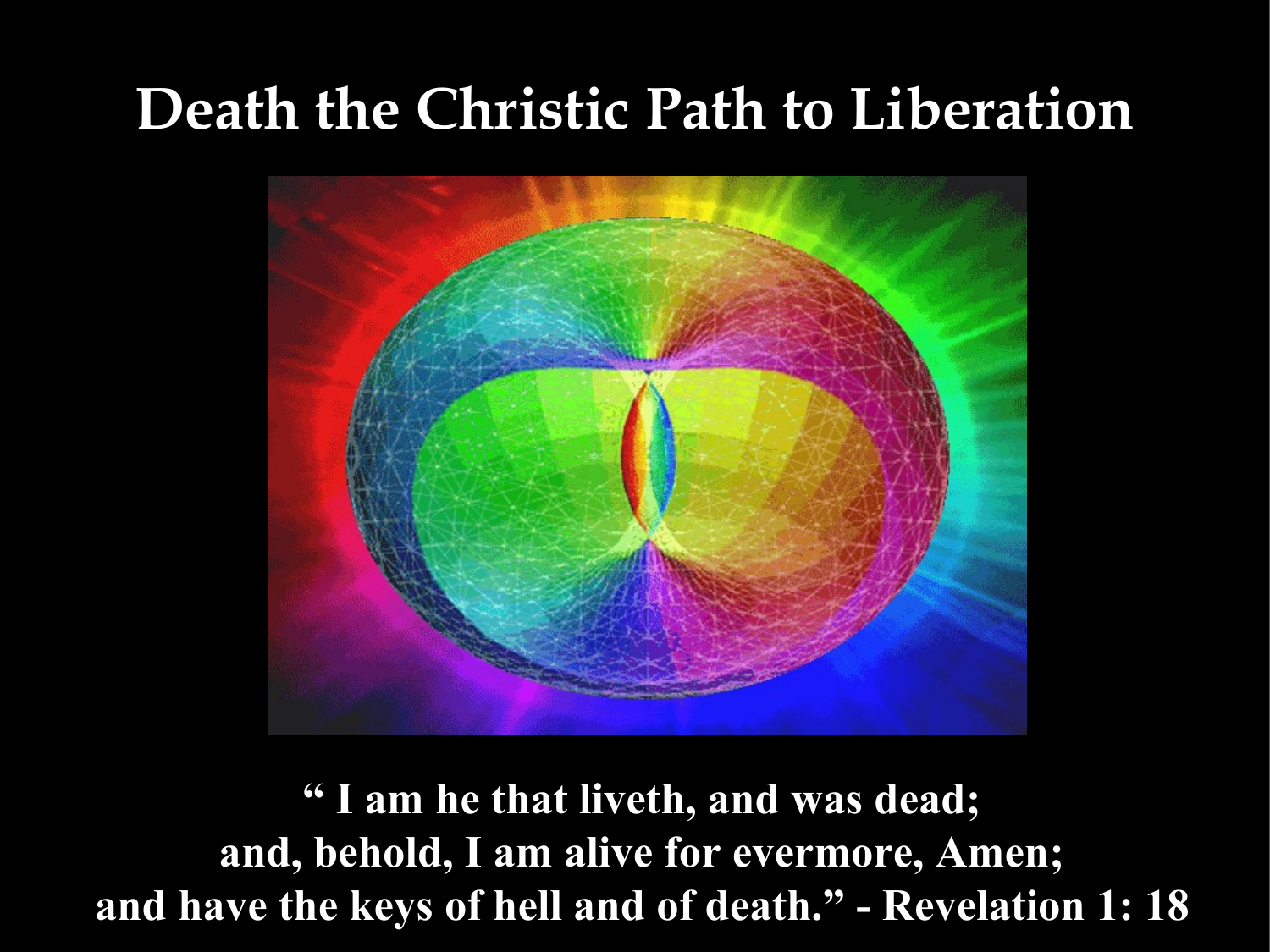**There exist two fundamental primordial sacred cosmic laws, namely the law of Triamazikamno and the law of Heptaparaparshinokh, Which are explained by cosmic Objective Science in the following words:**

**Triamazikamno: 'A new arising from the previously arisen through the "harnel-miatznel," the process of which is actualized thus the higher blends with the lower in order together to actualize the middle, and thus to become either higher for the preceding lower or lower for the succeeding higher.**

**Heptaparaparshinokh: 'The flow of forces follows a line that constantly deflects at specific intervals and unites again at its ends. '**

**"According to this primordial sacred cosmic law, the line of the flow of forces has seven points of deflection or, as is otherwise said, seven 'centers of gravity,' and the distance between two consecutive points of deflection, or 'centers of gravity,' is called a 'stopinder of the sacred Heptaparaparshinokh.' "The complete process of this sacred law, acting through everything newly arising and existing, is always made up of seven stopinders.**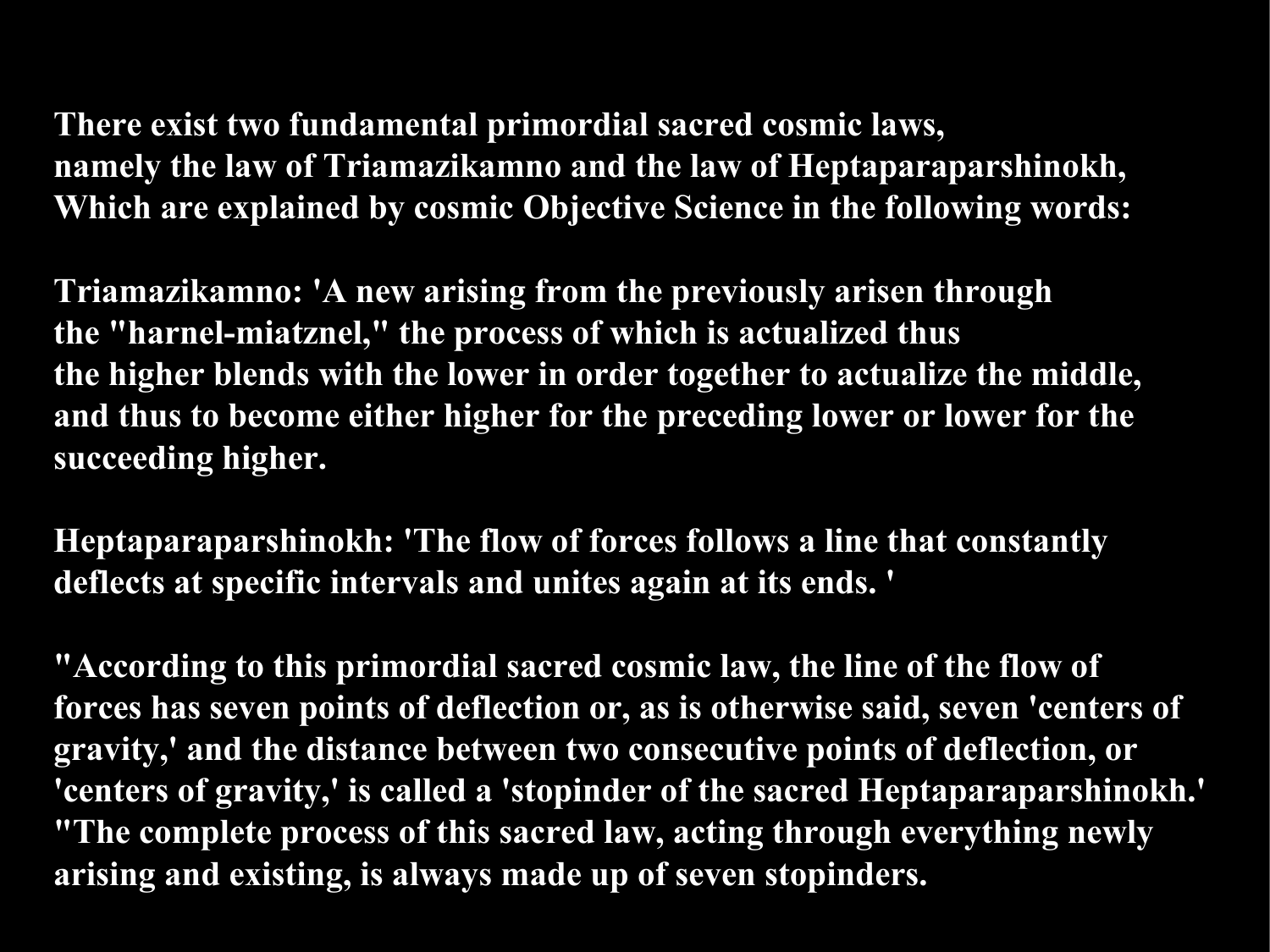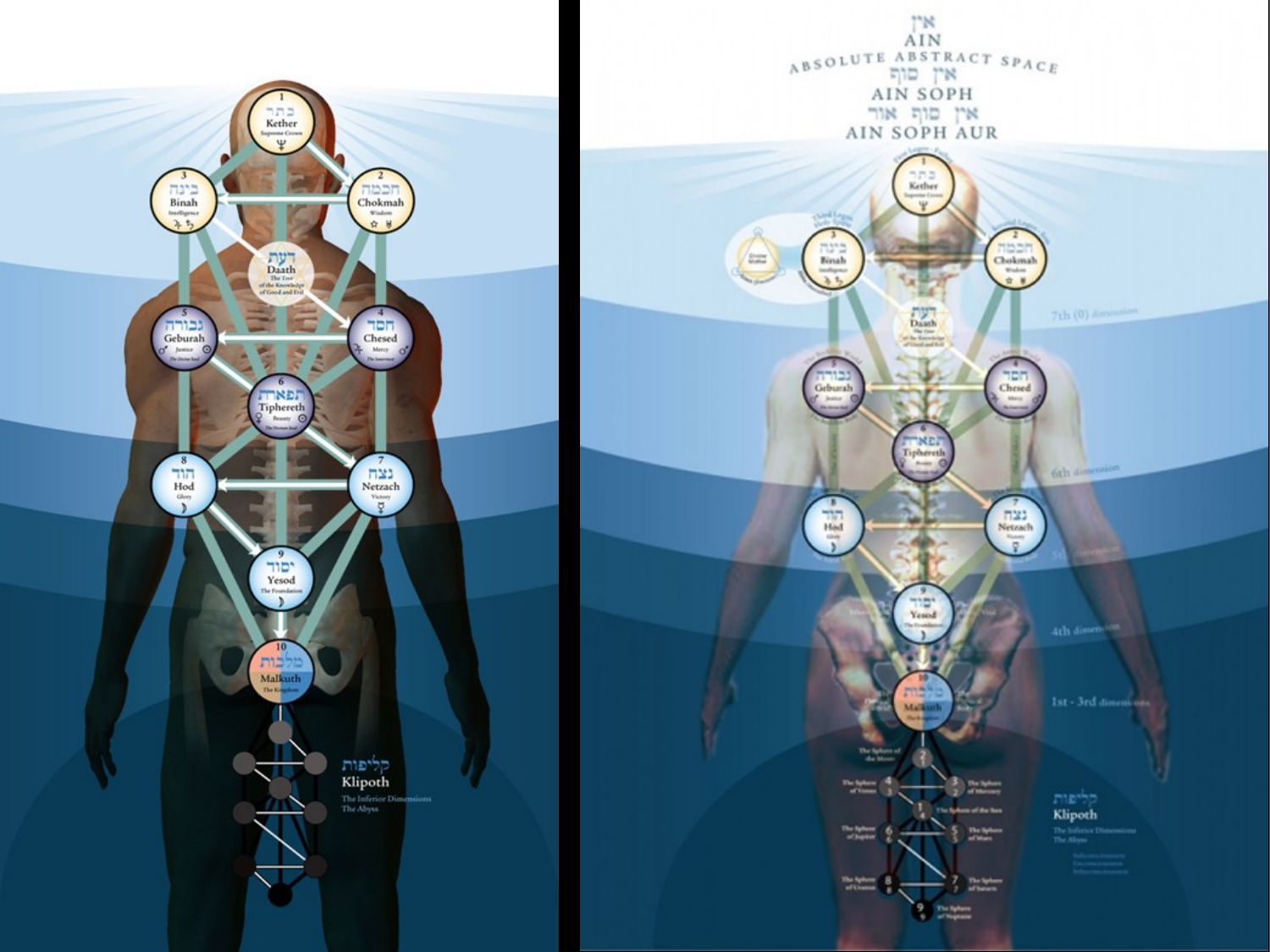**From that time forth began Jesus to show unto his disciples, how that he must go unto Jerusalem, and suffer many things of the elders and chief priests and scribes, and be killed, and be raised again the third day.**

**Then Peter took him, and began to rebuke him, saying, Be it far from thee, Lord: this shall not be unto thee.**

**But he turned, and said unto Peter, Get thee behind me, Satan: thou art an offence unto me: for thou savors not the things that be of God, but those that be of men.**

**Then said Jesus unto his disciples:**

**If any man will come after me, let him deny himself, and take up his cross, and follow me.**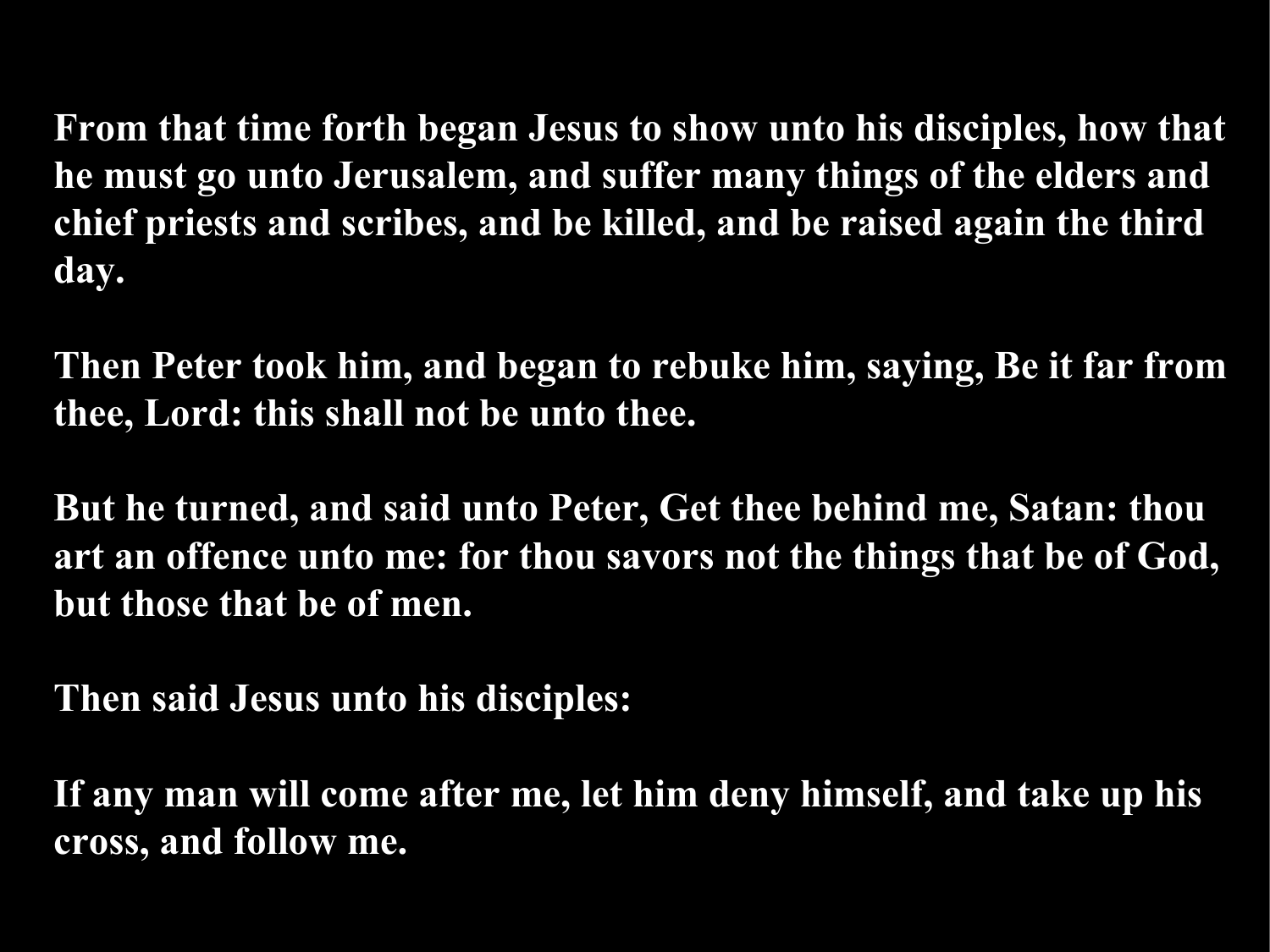- **For whosoever will save his life shall lose it: and whosoever will lose his life for my sake shall find it.**
- **For what is a man profited, if he shall gain the whole world, and lose his own soul? or what shall a man give in exchange for his soul?**
- **For the Son of man shall come in the glory of his Father with his angels; and then he shall reward every man according to his works.**
- **Verily I say unto you, There be some standing here, which shall not taste of death, till they see the Son of man coming in his kingdom. – Matthew 16: 21-28**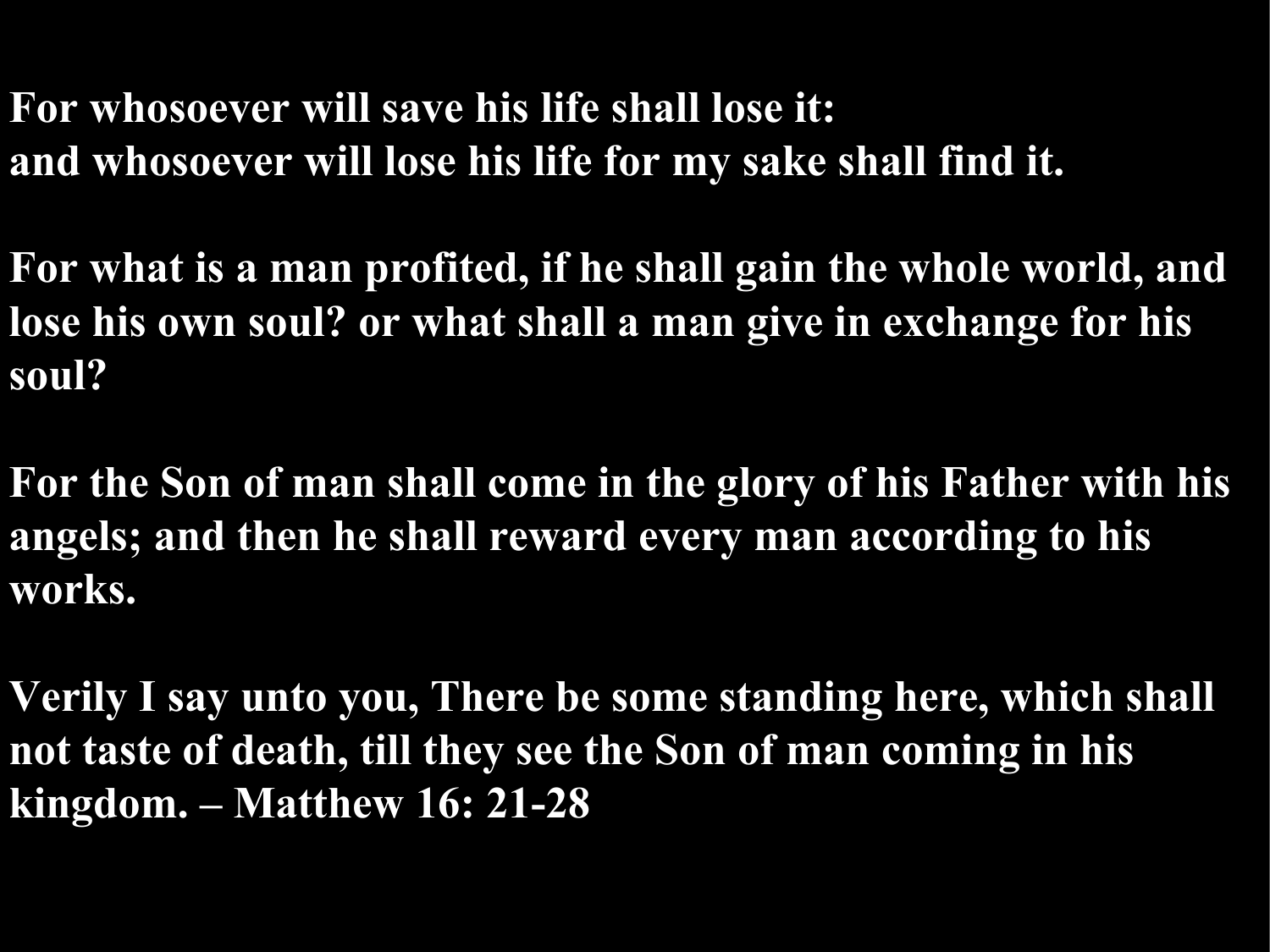**'A new arising from the previously arisen through the "harnel-miatznel," the process of which is actualized thus the higher blends with the lower in order together to actualize the middle, and thus to become either higher for the preceding lower or lower for the succeeding higher.**

![](_page_5_Picture_1.jpeg)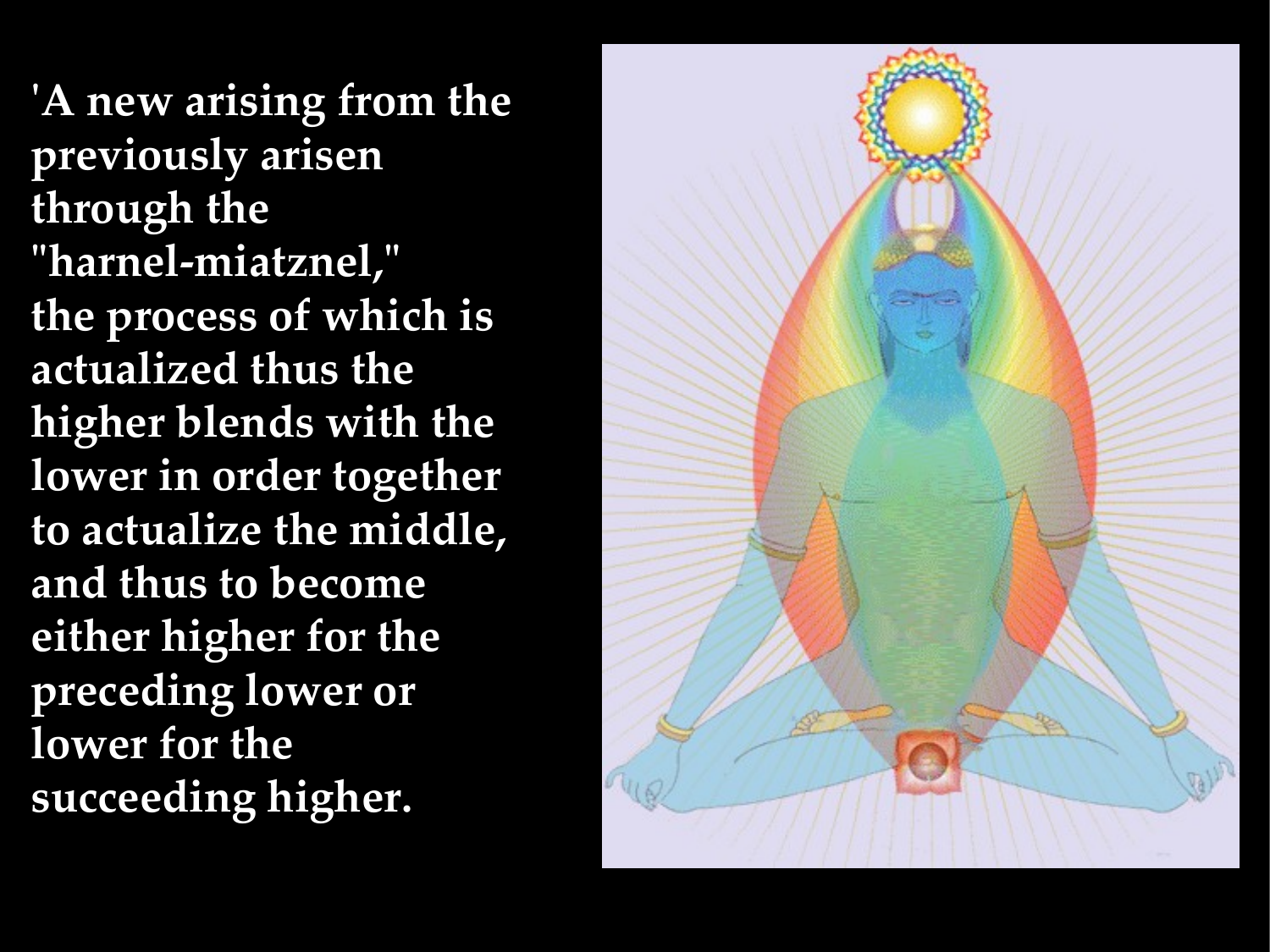**And the multitudes that went before, and that followed, cried, saying, Hosanna to the Son of David: Blessed is he that cometh in the name of the Lord; Hosanna in the highest. And when he was come into Jerusalem, all the city was moved, saying, Who is this?**

**And the multitude said, This is Jesus the prophet of Nazareth of Galilee.**

**And Jesus went into the temple of God, and cast out all them that sold and bought in the temple, and overthrew the tables of the moneychangers, and the seats of them that sold doves, And said unto them, It is written, My house shall be called the house of prayer; but ye have made it a den of thieves.**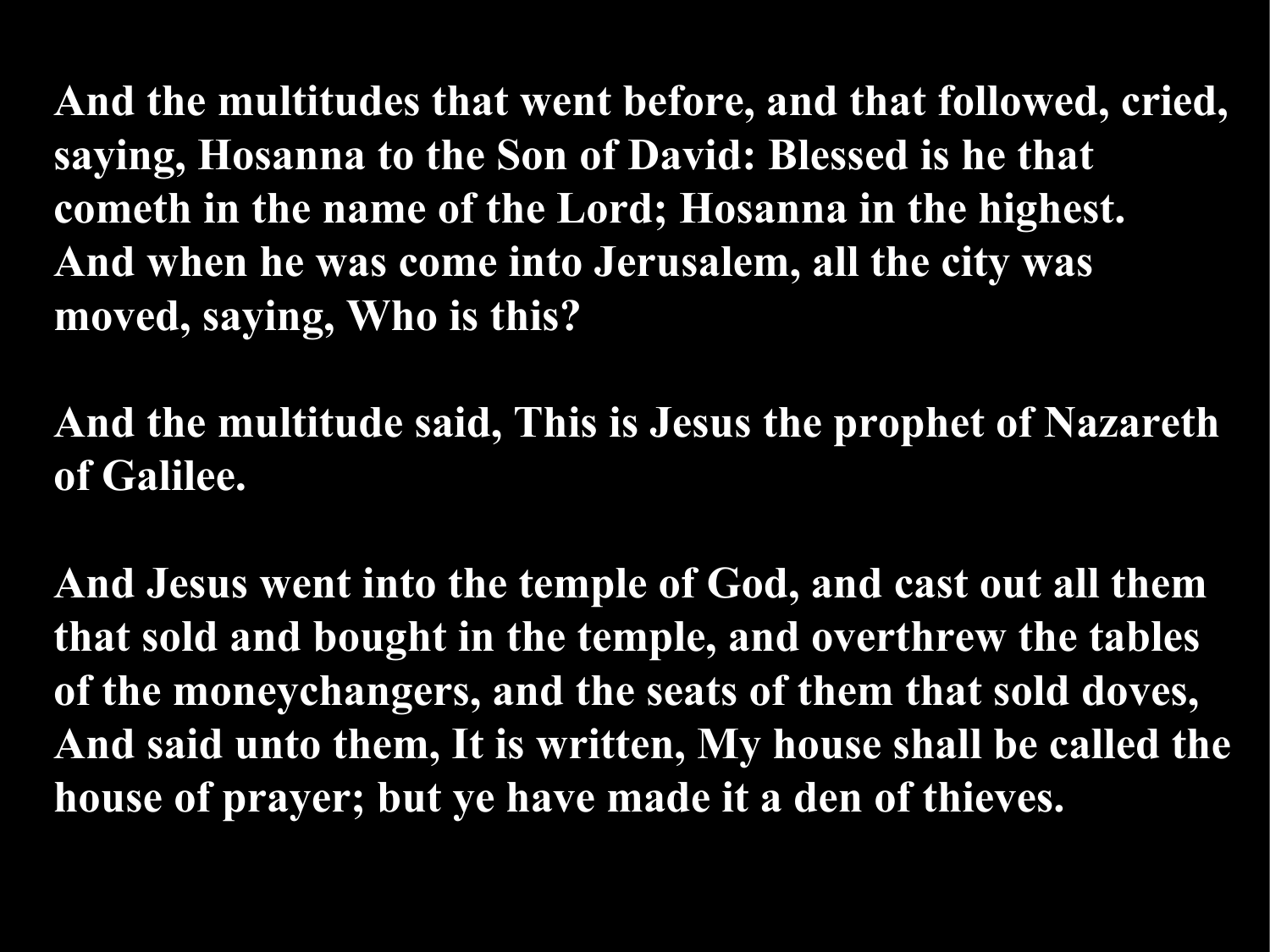**And the blind and the lame came to him in the temple; and he healed them.**

**And when the chief priests and scribes saw the wonderful things that he did, and the children crying in the temple, and saying, Hosanna to the Son of David; they were sore displeased, And said unto him, Hearest thou what these say?** 

**And Jesus saith unto them, Yea; have ye never read, Out of the mouth of babes and sucklings thou hast perfected praise?**

**And he left them, and went out of the city into Bethany; and he lodged there.**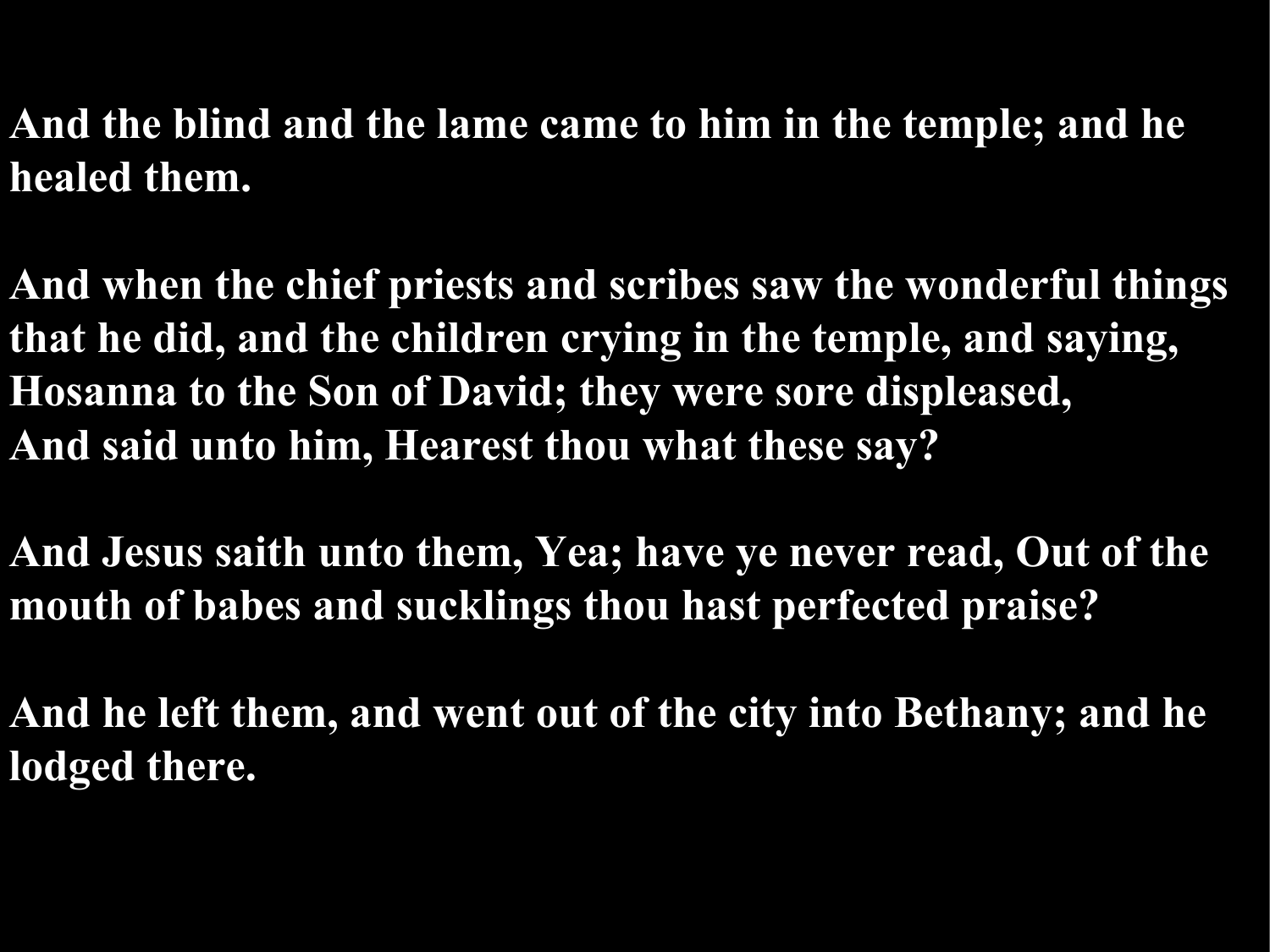**Now in the morning as he returned into the city, he hungered. And when he saw a fig tree in the way, he came to it, and found nothing thereon, but leaves only, and said unto it,** 

**Let no fruit grow on thee henceforward for ever. And presently the fig tree withered away.**

**And when the disciples saw it, they marvelled, saying, How soon is the fig tree withered away!**

**Jesus answered and said unto them, Verily I say unto you, If ye have faith, and doubt not, ye shall not only do this which is done to the fig tree, but also if ye shall say unto this mountain, Be thou removed, and be thou cast into the sea; it shall be done. – Matthew 21:-9-21**